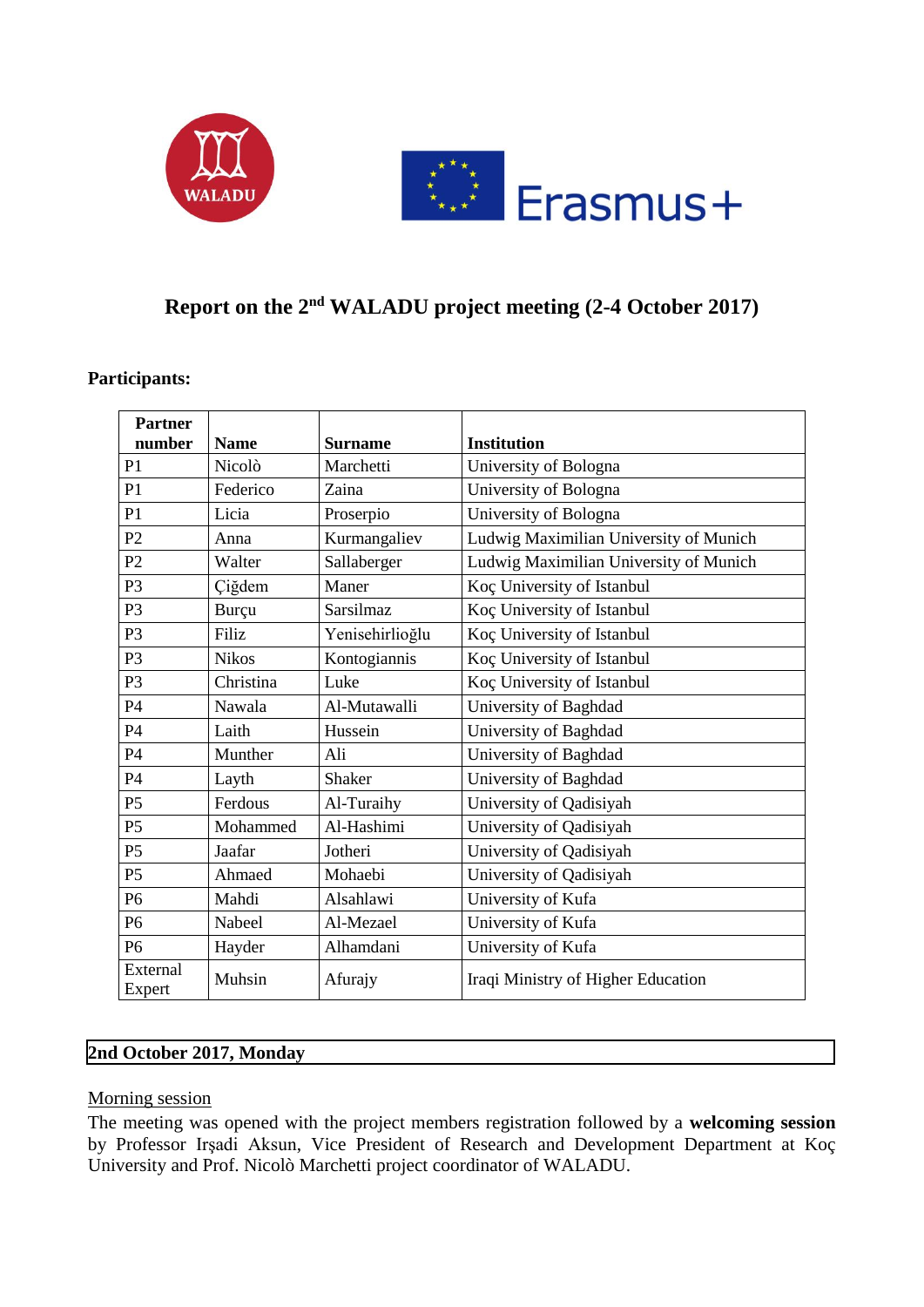A first introductory presentation on the **results achieved during WP1 and the challenges expected for WP2** was given by Dr. Federico Zaina from the UNIBO coordination team. A detailed schedule and goals expected to reach during the WP2 has been listed and explained. During the presentation the WALADU team approved the WP2 agenda:

| WP 2 operative schedule (October 2017 – March 2018) |                                                                  |  |
|-----------------------------------------------------|------------------------------------------------------------------|--|
| <b>Deadline</b>                                     | <b>Activities</b>                                                |  |
| Late $Oct - Early Nov 2017$                         | GOAL 1: Senior training at LMU                                   |  |
| Late $Oct - Late$ Dec 2017                          | GOAL 2: Junior trainings at LMU and Koç                          |  |
| Mid-November                                        | Operational committee meeting Skype conference                   |  |
| $Jan - Mar 2018$                                    | GOAL 3: Junior training at UNIBO                                 |  |
| Feb 2018                                            | GOAL 4: Administrative Staff training at UNIBO                   |  |
| During the WP2                                      | GOAL 5: Preliminary development of Teaching Units<br>and syllabi |  |
| Late March 2018                                     | Quality and Operational committees meetings                      |  |
|                                                     | WP 3 consortium meeting                                          |  |

See ppt presentations in the Project Dropbox folder:

*1 - WALADU results and challenges*

During the rest of the morning several experts from Koç University presented the methodology and activities carried out by different department and offices to help scholars to improve their teaching techniques and to foster student inclusion in the job market. Ms. Tuna Dağlı and Mrs. Seda Akcoka from the University Career Development Center (CDC) illustrated the **strategies put in place by Koç to help student to get successful and satisfying career**.

The other two presentations by Mrs. Zuhal Zeybekoğlu Manager of the Koç University Office of Teaching and Learning (KOLT) and Mr. Emrah Göker Koç University Research, Project Development and Technology Transfer Directorate, aimed at showing showing the researches on the development of teaching methodologies and the consequent level of learning by the students. See ppt presentations in the Project Dropbox folder:

*2 - Koç Career Development Center*

- *3 - Koç KOLT*
- *4 - Koç Research and Development*
- *5 - Koç R&D support service*

## Afternoon session

During the afternoon session **Prof. Muhsin Afurajy Counselor and the Chief Executive of the Accreditation and Syllabus office from the Iraqi Ministry of Higher Education**, gave a presentation about the c**urrent procedures to create and accreditate new teaching units in BA courses in Iraq universities**. He acknowledged the importance of the WALADU project in rainsing the issue of the development and improvement of courses in Iraqi universities putting them in line with the EU standards. Prof. Afurajy was specifically invited to this meeting in order to help the WALADU team to proper understand the official procedures and issues concerning teaching units accreditation as well as to provide the support of the Iraqi official bodies to successfully carry out WP2 and WP3 activities.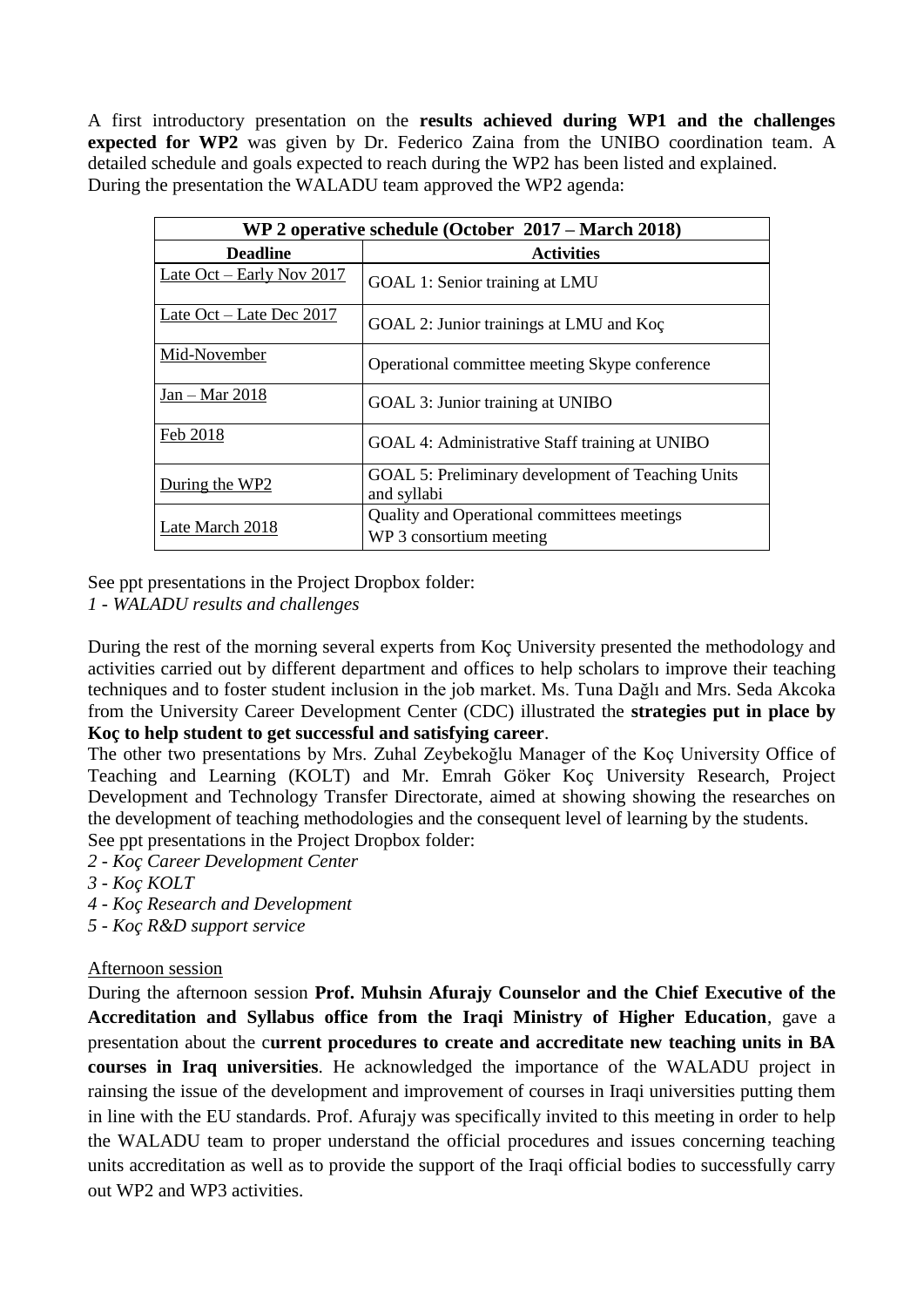See ppt presentations in the Project Dropbox folder: *6 – Higher Education System in Iraq*

Afterwards, Prof. Jaafar Jotheri from the Qadisiyah University illustrated the **final report of the WP1 need analysis**. In this report he focused on two main points:

1. The problems and needs related to the Iraqi higher education system with particolar regard to the Humanities.

2. The Analysis of criteria for integration of teaching units both at local and national level into existing BA courses.

See ppt presentations in the Project Dropbox folder:

*7 - WP1 Needs analysis report*

The rest of the afternoon session was dedicated **to present the teaching units and syllabi of BA courses in Archaeology and Ancient History in each Iraqi partner university**. See ppt presentations in the Project Dropbox folder:

*8 - Qadisiyah University BA courses in Archaeology and Ancient History*

*9 - Baghdad University BA courses in Archaeology and Ancient History*

*10 - Kufa University BA courses in Archaeology and Ancient History*

#### **3rd October 2017, Tuesday**

### Morning session

During the first part of the morning Dr. Federico Zaina from the WALADU coordination team illustrated the **Training System Methodology (TSM)** created by the EU partners to improve Iraqi scholars skills. TSM is built on a general framework for both Senior and Junior scholars training shared by the three EU partner. However each EU university has the right to design lectures, seminars and other activities of the training according to their experience, facilities and team. This is also important in order to provide the Iraqi scholars with different approaches and teaching philosophies.

See ppt presentations in the Project Dropbox folder:

*11 - WALADU TSM*

After the TSM presentation, the WALADU consortium approved the **list of teaching units and the participants to the Senior training and the Junior trainings** in the three EU universities:

**List of selected scholars for Senior training (all trained at LMU Munich)**

| <b>Name and surname</b>   | <b>University</b>    |
|---------------------------|----------------------|
| Mohammed Mahan            | Qadisiyah University |
| Mohannad Al-Qutbi         | Qadisiyah University |
| Abbas Al-Hussainy         | Qadisiyah University |
| Sattar Jabbar             | Qadisiyah University |
| Munah Alqaisi             | University of Kufa   |
| Hussein Al-Subayee Alanzi | University of Kufa   |
| Nashat Al-Khfaji          | University of Kufa   |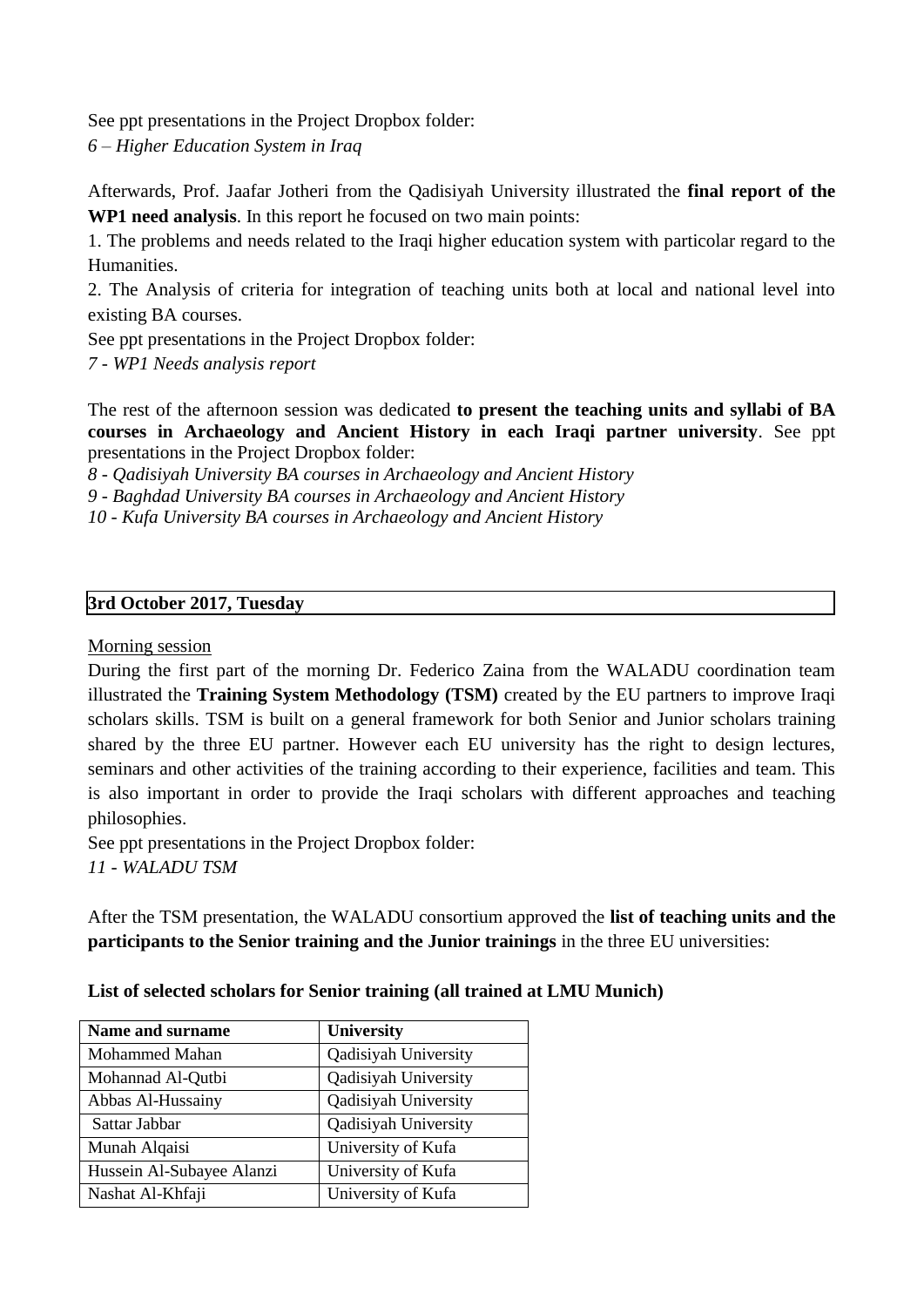| Nasir Al-Kaabi      | University of Kufa    |
|---------------------|-----------------------|
| Nawala Al-Mutawalli | University of Baghdad |
| Saja Al-Yaseen      | University of Baghdad |
| Rafah Al-Sammraee   | University of Baghdad |
| Layth Al-Qbaidi     | University of Baghdad |

|  | List of selected scholars for Junior training |  |  |
|--|-----------------------------------------------|--|--|
|  |                                               |  |  |

| Name and surname        | <b>University</b>           | Training carried out at |
|-------------------------|-----------------------------|-------------------------|
| Moamel S. Merzah        | University of Kufa          | Koç University          |
| Nahdh Mohammad Alsaaedy | University of Baghdad       | Koç University          |
| <b>Noor Nasser</b>      | University of Baghdad       | Koç University          |
| Shaymaa Al-Badri        | <b>Qadisiyah University</b> | Koç University          |
| Furqan Alsaad           | <b>Qadisiyah University</b> | <b>LMU</b> Munich       |
| Hasan Kola              | University of Kufa          | <b>LMU</b> Munich       |
| Bushra Al-Khaleely      | University of Baghdad       | <b>LMU</b> Munich       |
| Wafaa Zwaid             | University of Baghdad       | <b>LMU</b> Munich       |
| Jaafar Jotheri          | <b>Qadisiyah University</b> | University of Bologna   |
| Rajwan Faisal Mayali    | Qadisiyah University        | University of Bologna   |
| Riyam Hussein Abed      | University of Kufa          | University of Bologna   |
| Alaa Al-lami            | University of Kufa          | University of Bologna   |

During the morning session following the presentation of the general framework of the TSM, **each EU partner presented the activities foreseen for the Senior and Junior training**. The UNIBO team also presented the **Administrative Staff training** which will be carried out in February 2018. An important point underlined by each EU partner is the necessity to **carry out some WP3 activities already during the WP2 trainings** in order to speed up the accreditation procedures of the new teaching units. All info are available in the ppt presentation (in project Dropboxfolder):

- *12 - LMU Senior and Junior training general*
- *13 - Koç Junior training general*
- *14 - Koç Junior training cultural heritage*
- *15 - Koç Junior training Byzantine studies*
- *16 - Koç Junior training Ottoman studies*
- *17 - UNIBO Junior training general*

At the end of the morning session, the **WALADU consortium visited the archaeology lab of Koç University and the KUYTAM lab [\(https://kuytam.ku.edu.tr\)](https://kuytam.ku.edu.tr/)** a specialized lab also collaborating in archaeological project. This visist was of the greatest importance to discuss on the **materials and tool to be acquired during the WP3 in order to create WaLab.**

## Afternoon session

During the first part of the afternoon session of the second day of the meeting the **Iraqi partners presented the results of the workshops with the public and private stakeholders**. Prof. Hayder Al-Hamdani (Kufa University), Prof. Mohammed Abdulsada (Qadisiyah University) and Prof. Nawala Al-Mutawalli (Baghdad University) provided details on the potential stakeholders for the integration of internships in the new BA courses. Potential stakeholders include: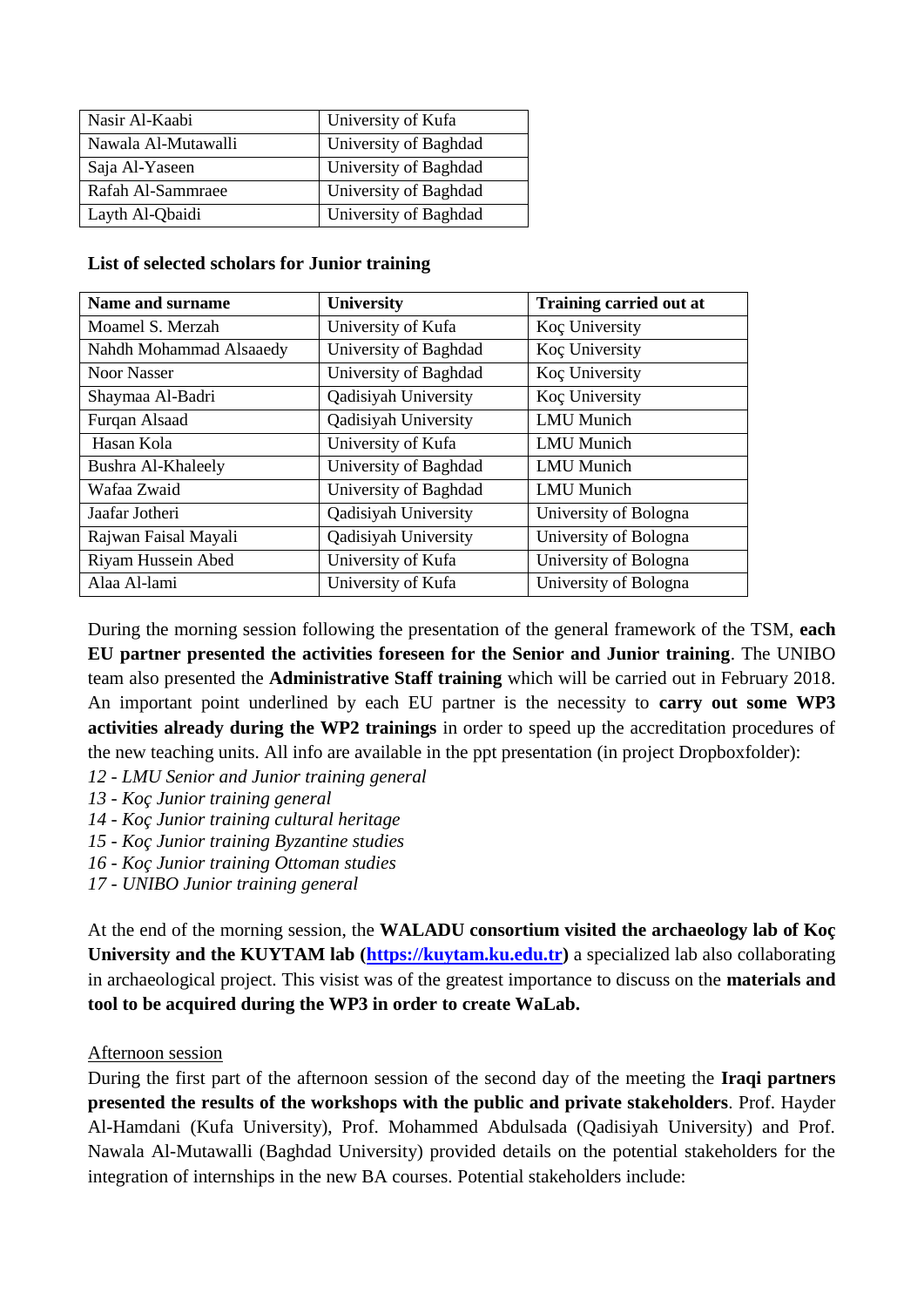| <b>Type of stakeholder</b> | Name of the stakeholder                                  |
|----------------------------|----------------------------------------------------------|
| Public institution         | Iraqi Ministry of Higher Education                       |
| Public institution         | Iraqi Ministry of Culture and Tourism                    |
| Public institution         | State Board of Antiquities and Heritage (SBAH)           |
| Public institution         | Center for Tourism Development in Najaf                  |
| Public institution         | Najaf Local Government                                   |
| Public institution         | City Council of Kufa                                     |
| Public institution         | Faculty of Management and Economics - University of Kufa |
| Public institution         | Heritage and Antiquities office of Al-Diwaniyah Province |
| Public institution         | Al-Diwaniyah County Council                              |
| Public institution         | Water Resources office of Al-Diwaniyah Province          |
| Public institution         | Agriculture office of Al-Diwaniyah Province              |
| Public institution         | Police and Traffic office of Al-Diwaniyah Province       |
| Private institution        | Shiite Waqf in Najaf                                     |
| Private institution        | Holy Threshold in Najaf                                  |
| Private institution        | Threshold of Holy Hussein in Kerbala                     |
| Private institution        | Abbasid holy Shrine in Kerbala                           |
| Private institution        | Al-Shaia Mosque in Najaf                                 |
| Private institution        | Khan Shilan Museum of Najaf                              |

All information are available in the power point presentations (in project Drop Box folder):

- *18 - Workshop stakeholders Kufa*
- *19 - Workshop stakeholders Qadisiyah*
- *20 - 1 st Workshop stakeholders Baghdad*
- *21 - 2 nd Workshop stakeholders Baghdad*

The last part of the afternoon was dedicated to solve the financial issue of the Iraqi EU bank accounts and to briefly introduce the WP 3 program.

About the project bank account, the Iraqi partner have clarified that will be not possible to open dedicated bank account for the project in Iraq and staff cost should be transfer directly to the project team. Ms. Licia Proserpio will contact EACEA to find a possible solution for this issue. Travel Cost, Cost of Stay, Equipment and Other Cost of the Iraqi partners will be centralized by UNIBO.

Then, the WALADU coordination team introduced the activities to be done during the WP3 which will last from April to October 2018. As already stressed **some activities of the WP3 should be already performed during the WP2 training**. See ppt presentations in the Project Dropbox folder: *22 - WALADU WP3 Preliminary*

Here is the preliminary WP3 agenda:

| WP 3 preliminary operative schedule (March 2018 – October 2018) |                                            |  |
|-----------------------------------------------------------------|--------------------------------------------|--|
| <b>Deadline</b>                                                 | <b>Activities</b>                          |  |
| $April - May 2018$                                              | GOAL 1: Creation of new BA syllabi         |  |
| $April - May 2018$                                              | GOAL 2: Creation of new teaching materials |  |
| Mid May                                                         | Operational committee Skype meeting        |  |